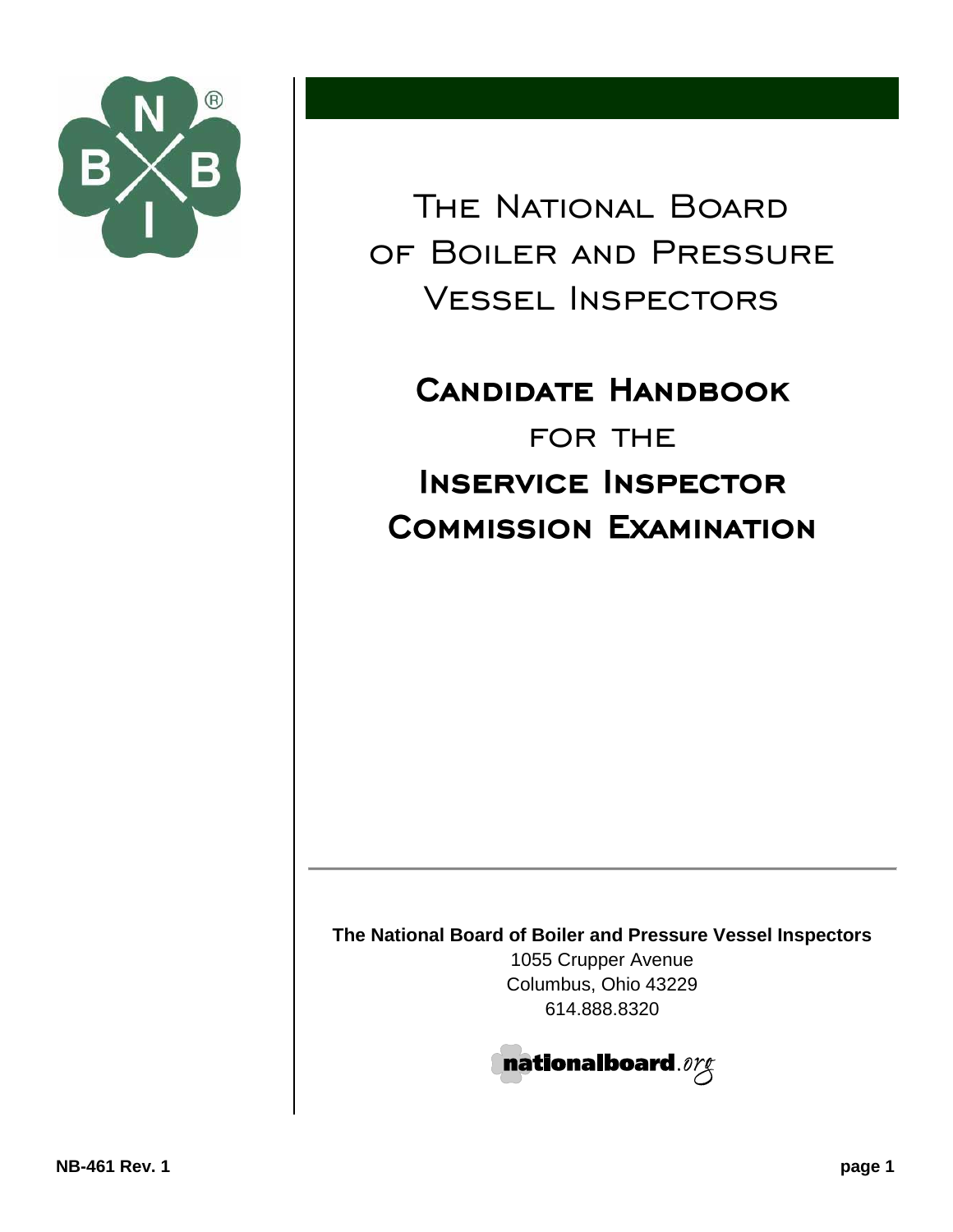# **CANDIDATE HANDBOOK FOR THE INSERVICE INSPECTOR COMMISSION EXAMINATION**

#### **EXAMINATION ADMINISTRATION**

The National Board Inservice Inspector Commission (IC) examination is offered on the last day of the National Board's "IC" Course.

### **TAKING THE EXAMINATION**

The examination is an open-book examination consisting of 85 multiple-choice questions. In order to pass the examination a minimum of 60 questions must be answered correctly. A listing of reference materials permitted in the examination area is included in the Body of Knowledge for Inservice Inspectors (NB-331-I).

All reference material must be free of any insert pages, notations, exam answers, and/or crib sheets. Sharing of reference materials with other candidates or bringing writing or scratch paper into the examination area is not permitted.

- The examination booklet provides blank pages for performing calculations.
- Pencils will be provided at check-in.

## **EXAMINATION AREA SECURITY**

The following security procedures apply during the examination:

- Examinations are proprietary. Cameras, tape recorders, Personal Digital Assistants (PDAs), pagers, electronic translation dictionaries, cellular phones or other electronic devices are strictly prohibited and will result in dismissal from the examination.
- Only silent, non-programmable calculators without alpha keys or printing/transmission capabilities are allowed in the examination area.
- No one other than those taking the examination and official monitors are allowed in the examination area.
- Printed translation dictionaries are allowed in the examination area.

#### **MISCONDUCT**

Engaging in any of the following conduct during the examination is cause for dismissal from the examination with exam results voided. Examples of misconduct are:

- creating a disturbance, being abusive, or otherwise uncooperative;
- displaying and/or using electronic communications with other examination candidates;
- talking or participating in conversation with other examination candidates;